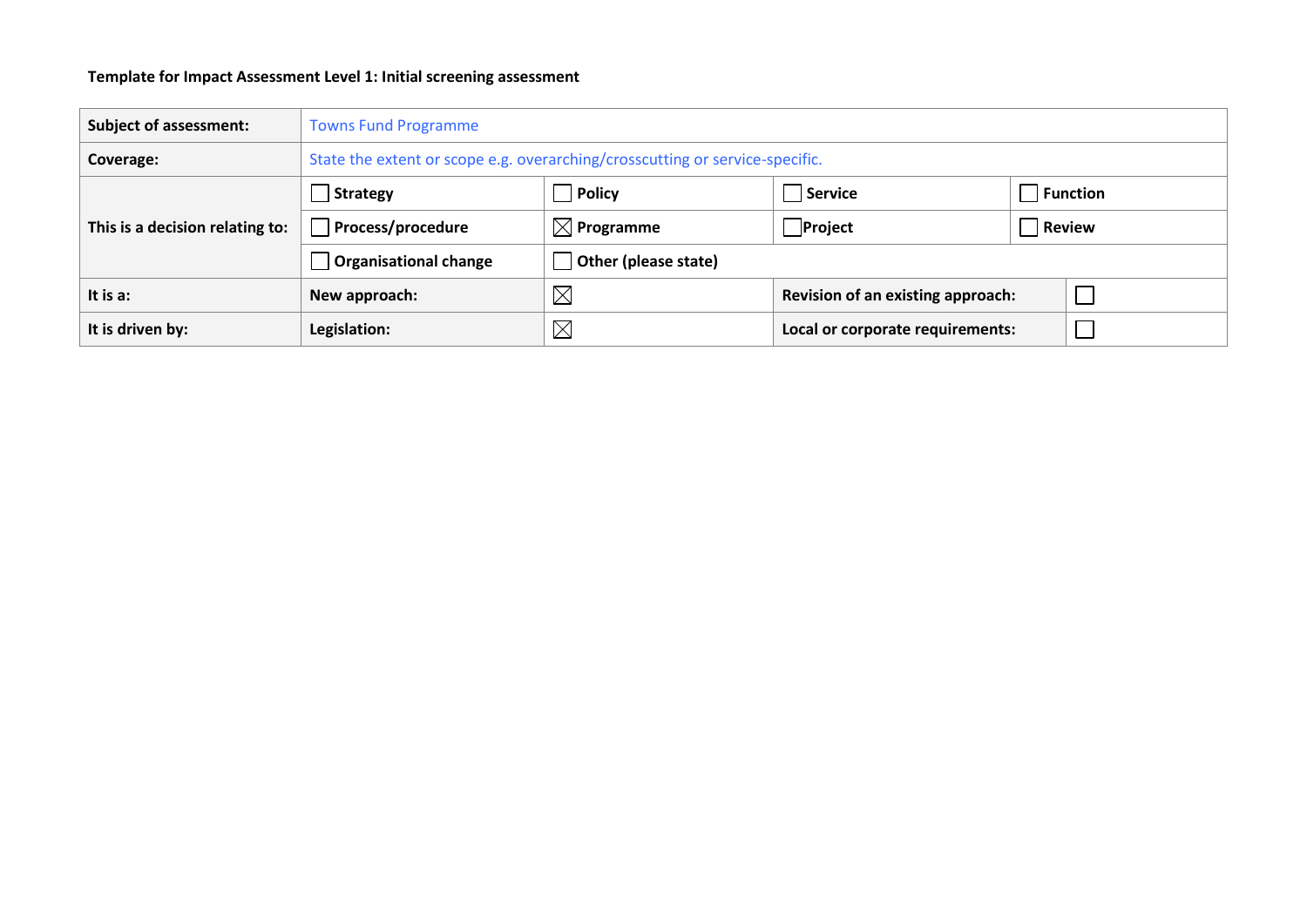| <b>Description:</b>  | Middlesbrough was one of 100 towns across the country selected to apply for up to £25m of Government investment as part of it's<br>plan to level up. The overarching aim of the Towns Fund is to drive the sustainable economic regeneration of towns to deliver long<br>term economic and productivity growth.<br>The Vision for Middlesbrough<br>Five themes underpin the economic ambitions and aim to rebuild Middlesbrough's economic and social fortunes:<br>Transport and Connectivity - All travel modes will be enhanced. Urban Communities and Placemaking - New urban communities,<br>new employment accommodation and a broader leisure mix will be created. The Middlesbrough Experience - Middlesbrough will<br>be the key destination in the Tees Valley. Building a Knowledge Economy - Quality of life and outcomes for residents will be<br>improved through education and training. Enterprise Infrastructure - Middlesbrough will deliver premium commercial space to<br>enable additional employment.<br><b>Outcomes:</b><br>By 2030, Middlesbrough will be transformed by:<br>2000 new urban homes in the town centre, home to 4000 residents;<br>£500,000,000 investment between 2020 and 2024<br>265,000 sqft of additional modern office floorspace<br>2700 new jobs<br>$\bullet$<br>35% increase in rail passenger patronage<br>16 km of new cycle ways provided<br>New Town Centre Art College and Secondary school by 2024<br>$\bullet$<br>Stakeholders are all Middlesbrough residents, businesses and visitors.<br>Insert short description, using the following as sub-headings:<br>Key aims, objectives and activities<br>Statutory drivers (set out exact reference)<br>$\bullet$<br>Differences from any previous approach<br>$\bullet$<br>Key stakeholders and intended beneficiaries (internal and external as appropriate)<br>Intended outcomes. |
|----------------------|---------------------------------------------------------------------------------------------------------------------------------------------------------------------------------------------------------------------------------------------------------------------------------------------------------------------------------------------------------------------------------------------------------------------------------------------------------------------------------------------------------------------------------------------------------------------------------------------------------------------------------------------------------------------------------------------------------------------------------------------------------------------------------------------------------------------------------------------------------------------------------------------------------------------------------------------------------------------------------------------------------------------------------------------------------------------------------------------------------------------------------------------------------------------------------------------------------------------------------------------------------------------------------------------------------------------------------------------------------------------------------------------------------------------------------------------------------------------------------------------------------------------------------------------------------------------------------------------------------------------------------------------------------------------------------------------------------------------------------------------------------------------------------------------------------------------------------------------------------------------------------------|
| Live date:           | When will this be implemented?                                                                                                                                                                                                                                                                                                                                                                                                                                                                                                                                                                                                                                                                                                                                                                                                                                                                                                                                                                                                                                                                                                                                                                                                                                                                                                                                                                                                                                                                                                                                                                                                                                                                                                                                                                                                                                                        |
| Lifespan:            | Between which dates will this apply?                                                                                                                                                                                                                                                                                                                                                                                                                                                                                                                                                                                                                                                                                                                                                                                                                                                                                                                                                                                                                                                                                                                                                                                                                                                                                                                                                                                                                                                                                                                                                                                                                                                                                                                                                                                                                                                  |
| Date of next review: | When will the next review be undertaken? State any triggers for early review.                                                                                                                                                                                                                                                                                                                                                                                                                                                                                                                                                                                                                                                                                                                                                                                                                                                                                                                                                                                                                                                                                                                                                                                                                                                                                                                                                                                                                                                                                                                                                                                                                                                                                                                                                                                                         |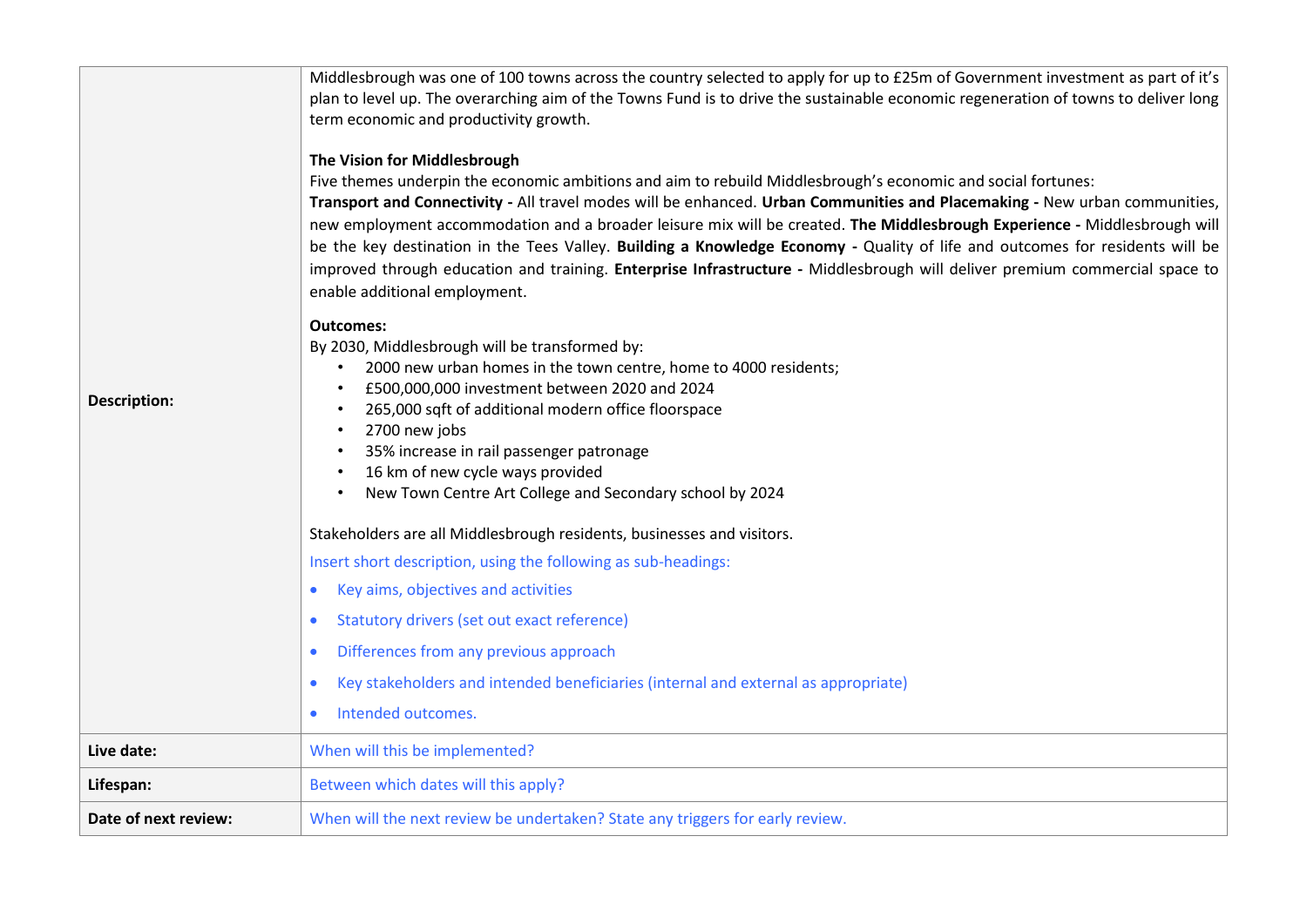| <b>Screening questions</b>                                                                                                                                                                                                                    |             |                                             |  | Evidence                                                                                                                                                                                                                                                                                                                                                                                                                                                                                                                                                                                                                                                                                                                                                                                                                                                                                                                                                                                                                                                                                           |  |
|-----------------------------------------------------------------------------------------------------------------------------------------------------------------------------------------------------------------------------------------------|-------------|---------------------------------------------|--|----------------------------------------------------------------------------------------------------------------------------------------------------------------------------------------------------------------------------------------------------------------------------------------------------------------------------------------------------------------------------------------------------------------------------------------------------------------------------------------------------------------------------------------------------------------------------------------------------------------------------------------------------------------------------------------------------------------------------------------------------------------------------------------------------------------------------------------------------------------------------------------------------------------------------------------------------------------------------------------------------------------------------------------------------------------------------------------------------|--|
|                                                                                                                                                                                                                                               |             | <b>No</b><br><b>Yes</b><br><b>Uncertain</b> |  |                                                                                                                                                                                                                                                                                                                                                                                                                                                                                                                                                                                                                                                                                                                                                                                                                                                                                                                                                                                                                                                                                                    |  |
| <b>Human Rights</b><br>Could the decision impact negatively on individual Human Rights as<br>enshrined in UK legislation? <sup>*</sup>                                                                                                        | $\boxtimes$ |                                             |  | It is considered that the proposed programme will<br>not impact negatively on individual human rights as<br>the proposal represents a significant and positive<br>enhancement for the local and wider area. The<br>programme will bring new opportunities that will be<br>available to everyone.                                                                                                                                                                                                                                                                                                                                                                                                                                                                                                                                                                                                                                                                                                                                                                                                   |  |
| <b>Equality</b><br>Could the decision result in adverse differential impacts on groups or<br>individuals with characteristics protected in UK equality law? Could the<br>decision impact differently on other commonly disadvantaged groups?* | $\boxtimes$ |                                             |  | The Council has a duty to consider the impact of<br>the proposed decision on relevant protected<br>characteristics, to ensure it has due regard to the<br>public sector equality duty. Therefore, in the<br>process of taking decisions, the duty requires the<br>Council to have due regard to the need to:<br>(a) eliminate<br>discrimination,<br>harassment,<br>victimisation and any other conduct that is<br>prohibited by or under this Act;<br>advance equality of opportunity between<br>(b)<br>persons who share a relevant protected<br>characteristic and persons who do not share<br>it. and<br>foster good relations between persons who<br>(C)<br>share a relevant protected characteristic and<br>persons who do not share it.<br>It is considered that the programme of investment<br>will not have a disproportionate adverse impact on<br>a group, or individuals, because they hold a<br>protected characteristic. Evidence used to inform<br>this assessment includes engagement to date with<br>relevant Council departmental teams and feedback<br>from the Town Deal Board. |  |

1

<sup>\*</sup> Consult the Impact Assessment further guidance appendix for details on the issues covered by each of theses broad questions prior to completion.